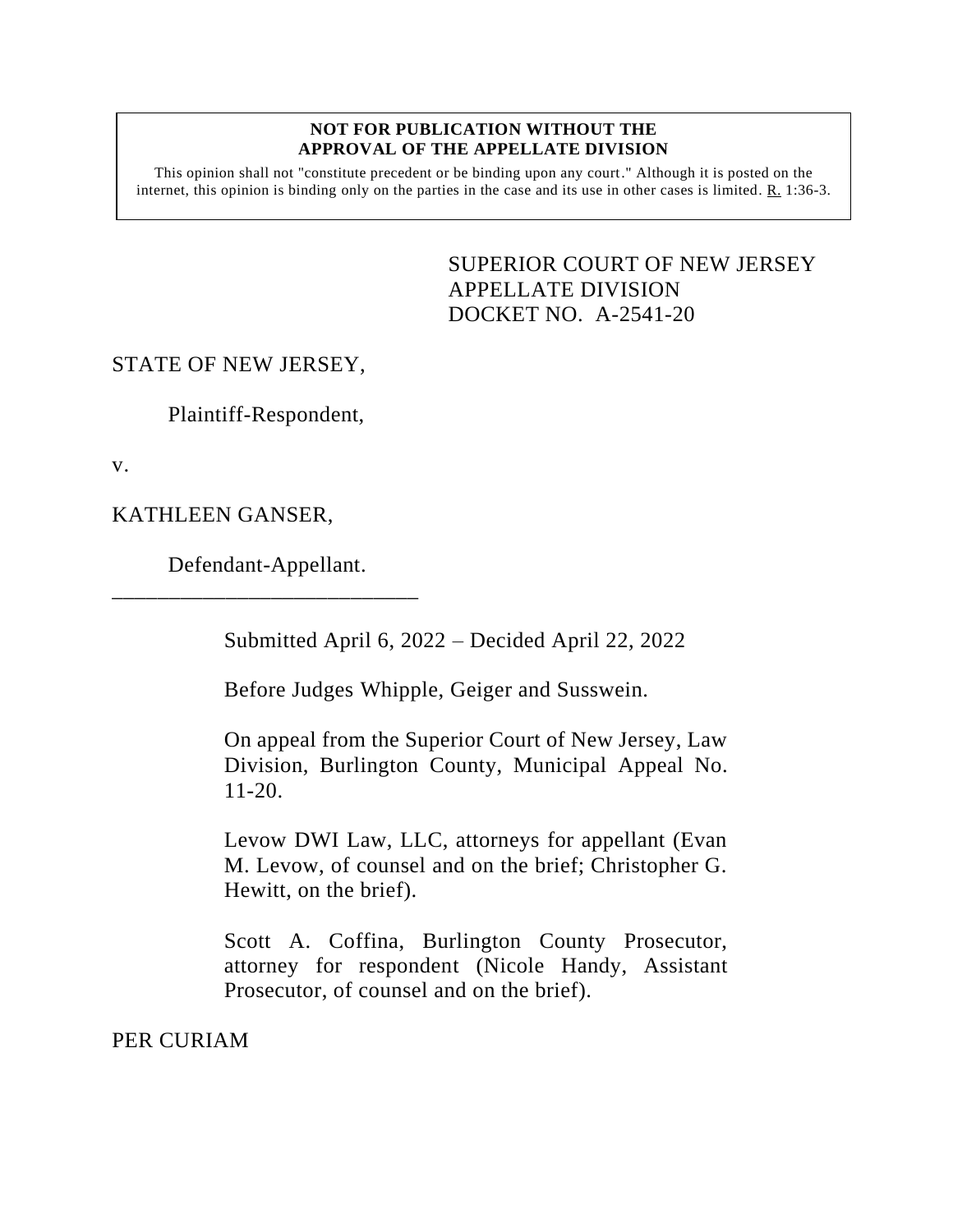Defendant Kathleen Ganser moved to suppress evidence obtained after police ordered her to exit her vehicle during a motor vehicle stop and the investigation into whether she was driving while intoxicated (DWI), N.J.S.A. 39:4-50. The municipal court judge denied the suppression motion, accepted her conditional guilty plea to DWI, and sentenced her as a second offender. On de novo review, the Law Division judge also denied the suppression motion, imposed an identical sentence, and denied reconsideration. Defendant appeals the denial of her suppression motion.

Defendant raises the following point for our consideration:

BECAUSE THE OFFICER LACKED A REASONABLE AND ARTICULABLE SUSPICION TO BELIEVE THAT THE DEFENDANT HAD BEEN OPERATING HER MOTOR VEHICLE WHILE INTOXICATED, HE HAD NO LEGAL BASIS TO ORDER HER OUT OF THE VEHICLE, THEREBY UNREASONABLY EXTENDING THE MOTOR VEHICLE STOP.

We find no merit in defendant's argument and affirm the denial of her suppression motion. Defendant does not otherwise challenge her conviction or her sentence.

We take the following facts from the record. Shortly after midnight on February 10, 2019, Officer Joshua J. Meeks of the Medford Township Police Department was traveling northbound on Dixontown Road in a marked patrol car when a black Jeep abruptly pulled out from a McDonald's restaurant parking

A-2541-20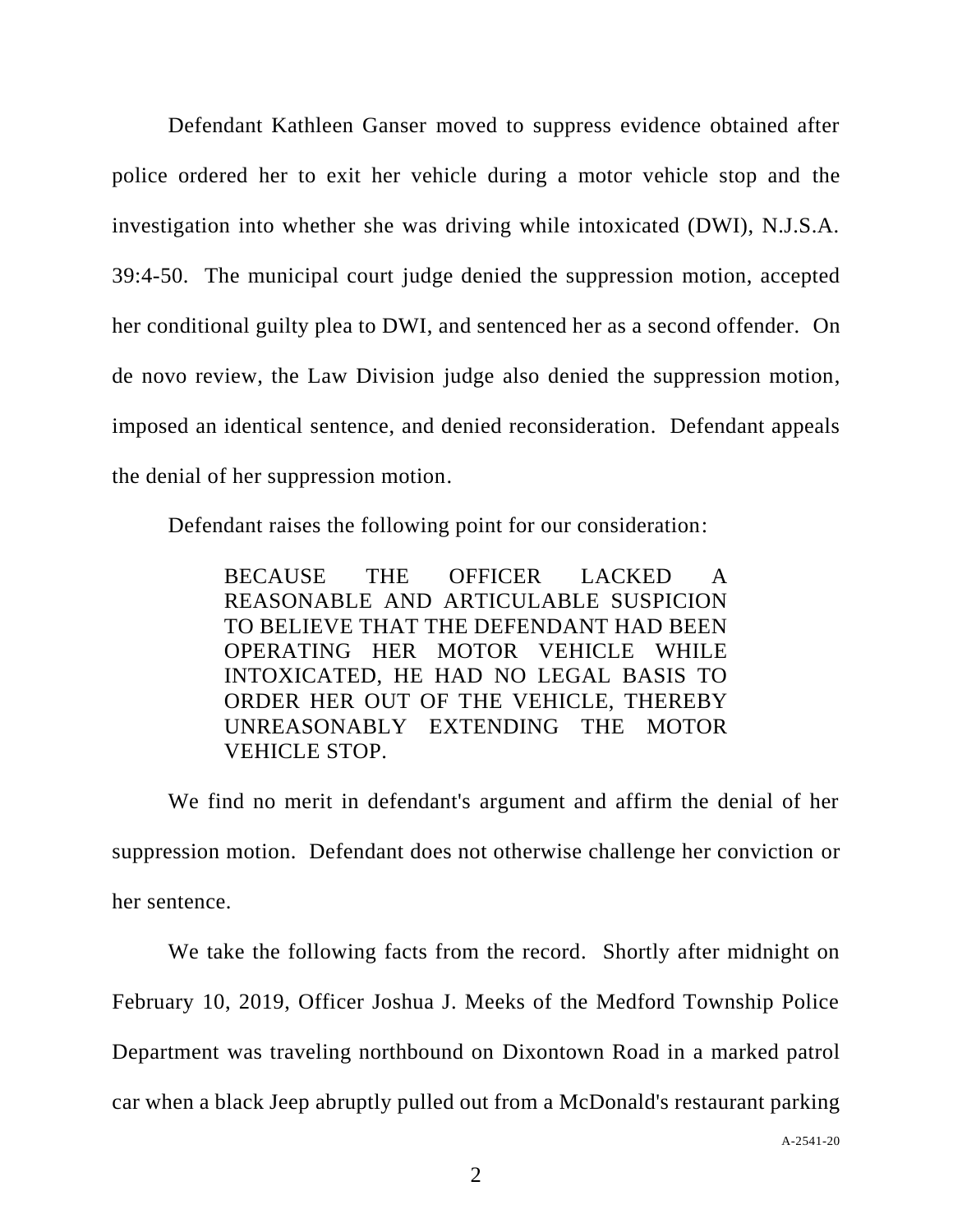lot directly into his path and forced him to brake.<sup>1</sup> Meeks observed the Jeep straddle the double yellow line on Dixontown Road until it reached a traffic light. Meeks continued to follow the Jeep and observed it make a wide left turn onto Himmelein Road and crossed over double white lines marking a bike path, where it continued to straddle the bike lane lines for approximately seven seconds.

Meeks continued to follow the Jeep as it turned right onto Hartford Road and reached the intersection of Hartford and Hickory Roads, at which time Meeks activated his overhead lights and initiated a motor vehicle stop where it was safe to do so. The Jeep complied by immediately pulling over onto the shoulder.

The judge found Meeks' testimony to be credible and forthright. The judge noted there was "no indication that [Meeks] maintains any bias, and even though his recollection was refreshed by a review of his report" he appeared to have "a very clear . . . independent recollection of the stop and the facts . . . ."

Based on his credible testimony, the judge found Meeks had an "articulated [and] and reasonable suspicion . . . to support the motor vehicle stop

<sup>1</sup> The judge inferred from Meeks' testimony that the Jeep's "entrance onto Dixontown Road was abrupt and . . . got his attention."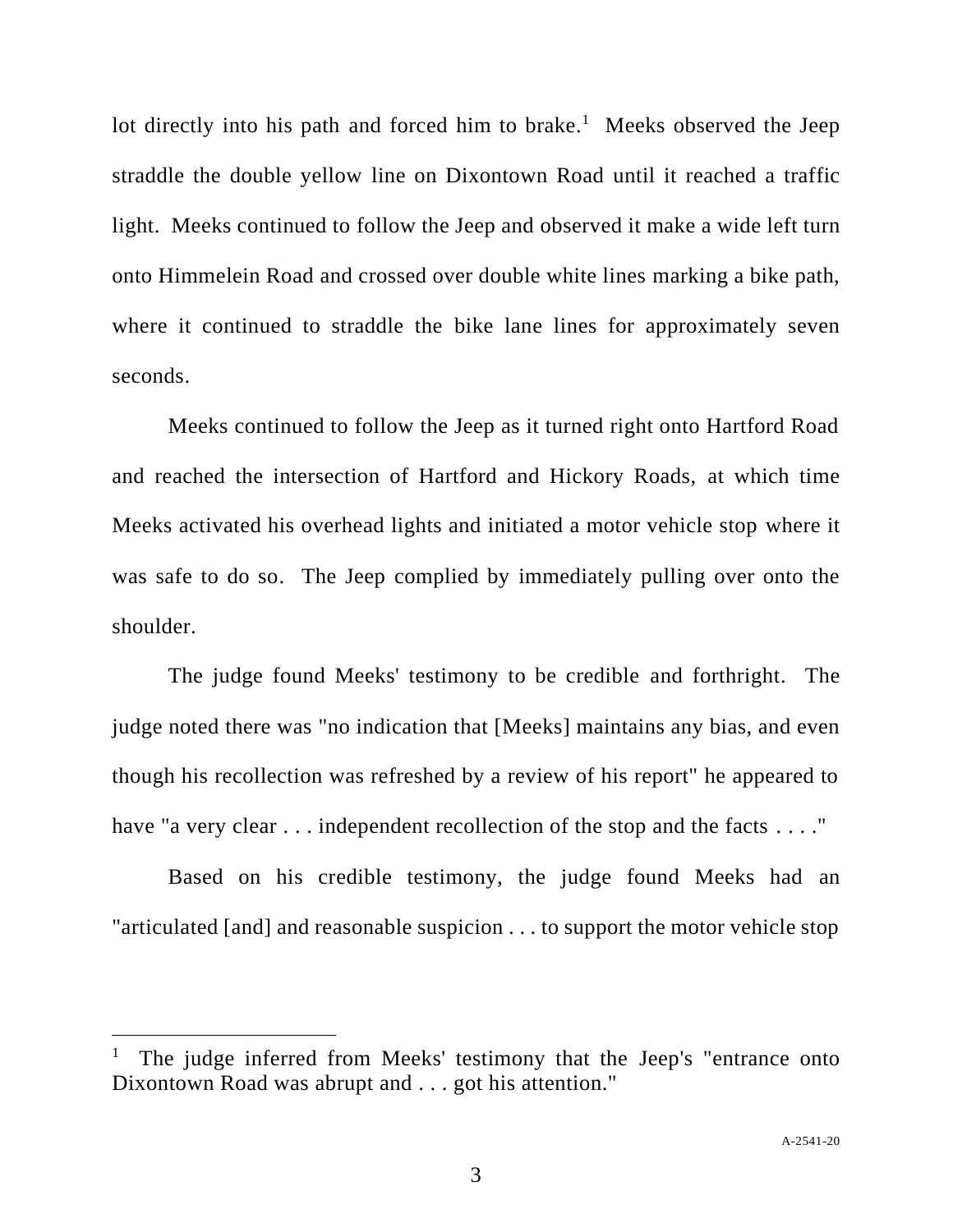based upon the observed violations" even though they occurred "some period of time" before the stop and were not captured on the dash camera video.

Meeks made an in-court identification of defendant as the driver of the Jeep. Meeks testified that after initiating the stop, he approached the Jeep on the driver's side and observed that defendant was the sole occupant. He requested defendant's driver's license, registration, and proof of insurance. Defendant produced her driver's license but "she was unable to locate her registration or insurance card."<sup>2</sup>

While speaking to the driver, Meeks observed that "[h]er eyes were a little glassy." When asked where she was coming from, defendant responded that she was coming from Ott's, a bar located "[a]pproximately three-tenths of a mile" from the McDonald's where he had first observed the Jeep.

While conversing with defendant from approximately three feet away, Meeks detected "an odor of alcoholic beverage emanating from inside the vehicle." Meeks acknowledged that the odor was initially "real slight" but "got a little bit stronger as she began speaking to [him]." Meeks recollected that when he asked defendant "if she had anything to drink," she responded, "yes, that she had two beers[.]" Meeks then had another officer respond to his location because he contemplated conducting field sobriety tests due to his observations

A-2541-20

<sup>&</sup>lt;sup>2</sup> The registration and insurance card were later found in the glove compartment.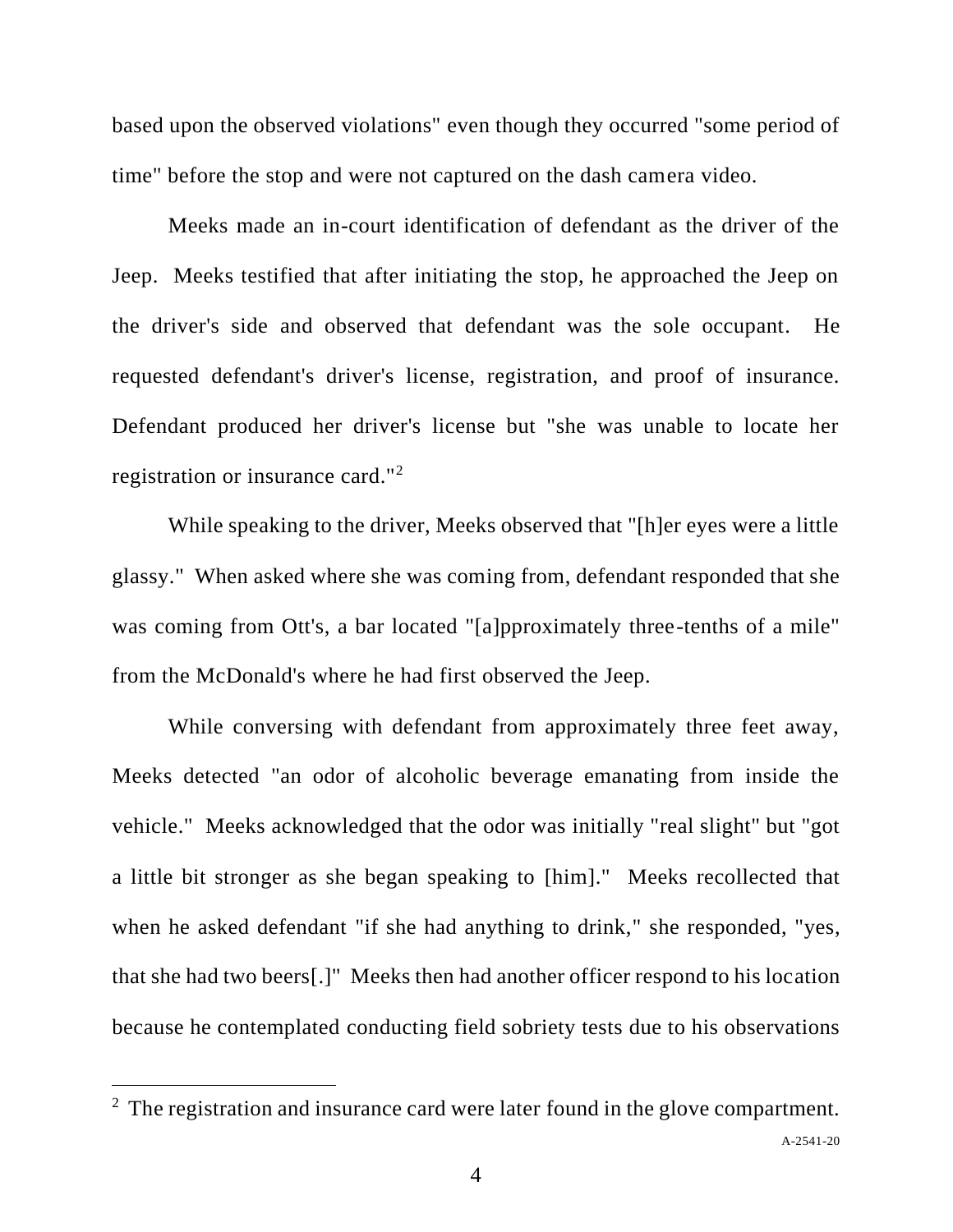and defendant's statements, and wanted to discuss that step with the other officer.

When Officer Kurt Denning arrived, Meeks asked him "to go up to the car and see if he can smell anything," in an effort to "confirm." Meeks told Denning that defendant was not slurring her words and the odor of alcohol was not strong. Denning suggested that instead, they should "just get her out" and "run her through one field sobriety test and see how she does[.]"

Meeks directed defendant to exit the vehicle without conducting any additional "pre-exit evaluation." Defendant was directed to perform certain balance tests, including a standing leg raise and a heel-to-toe walking test. Defendant repeatedly lost her balance and was unable to perform either test. After failing these tests, defendant was placed under arrest for DWI.

Defendant moved to suppress the evidence obtained from the motor vehicle stop. As we have noted, the judge found the vehicle stop was lawful. The parties were directed to submit briefs on whether defendant was lawfully removed from her vehicle under State v. Bernokeits, 423 N.J. Super. 365 (App. Div. 2011).

On May 21, 2020, the judge found that defendant's observed operation of the Jeep, her admission of drinking, the smell of alcohol, defendant's appearance, and her inability to locate the registration and insurance card, were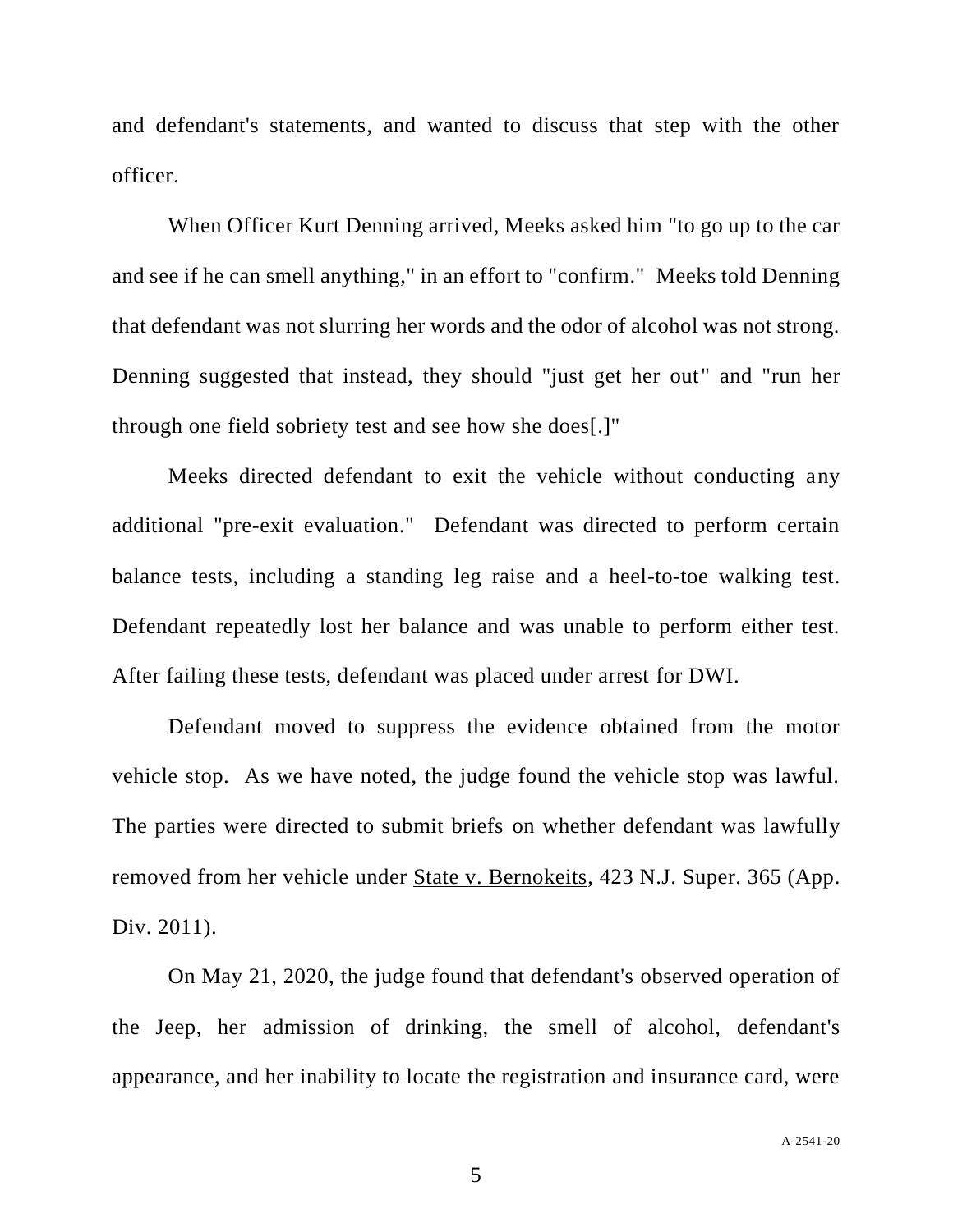sufficient to allow Meeks to continue the investigation. While he denied the suppression motion, the judge agreed to review the dash cam video to determine whether it was lawful to remove defendant from her vehicle. After reviewing the video, the judge found that "under the totality of the circumstance[s]," Meeks had "a reasonable and articulable suspicion to advance the investigation." The judge reiterated that motion was denied.

On August 20, 2020, defendant entered a conditional guilty plea to the DWI, reserving her right to appeal the denial of her motion to suppress. Defendant, who weighed only 112 pounds, testified that she drank two high alcohol content beers, which she described as being like consuming four regular beers, which adversely affected her ability to operate a motor vehicle. Defense counsel acknowledged that defendant performed "very poorly" on the field sobriety tests and exhibited "significant balance issues[.]" Defendant acknowledged her inability to control her vehicle and her failure to maintain her lane of travel due to her level of intoxication. Defendant also acknowledged she lost her balance repeatedly during the field sobriety tests and that she was unable to perform the heel-to-toe walking and standing leg raise tests, which she attributed to her level of intoxication. Defendant stated she was pleading guilty because she was guilty of DWI.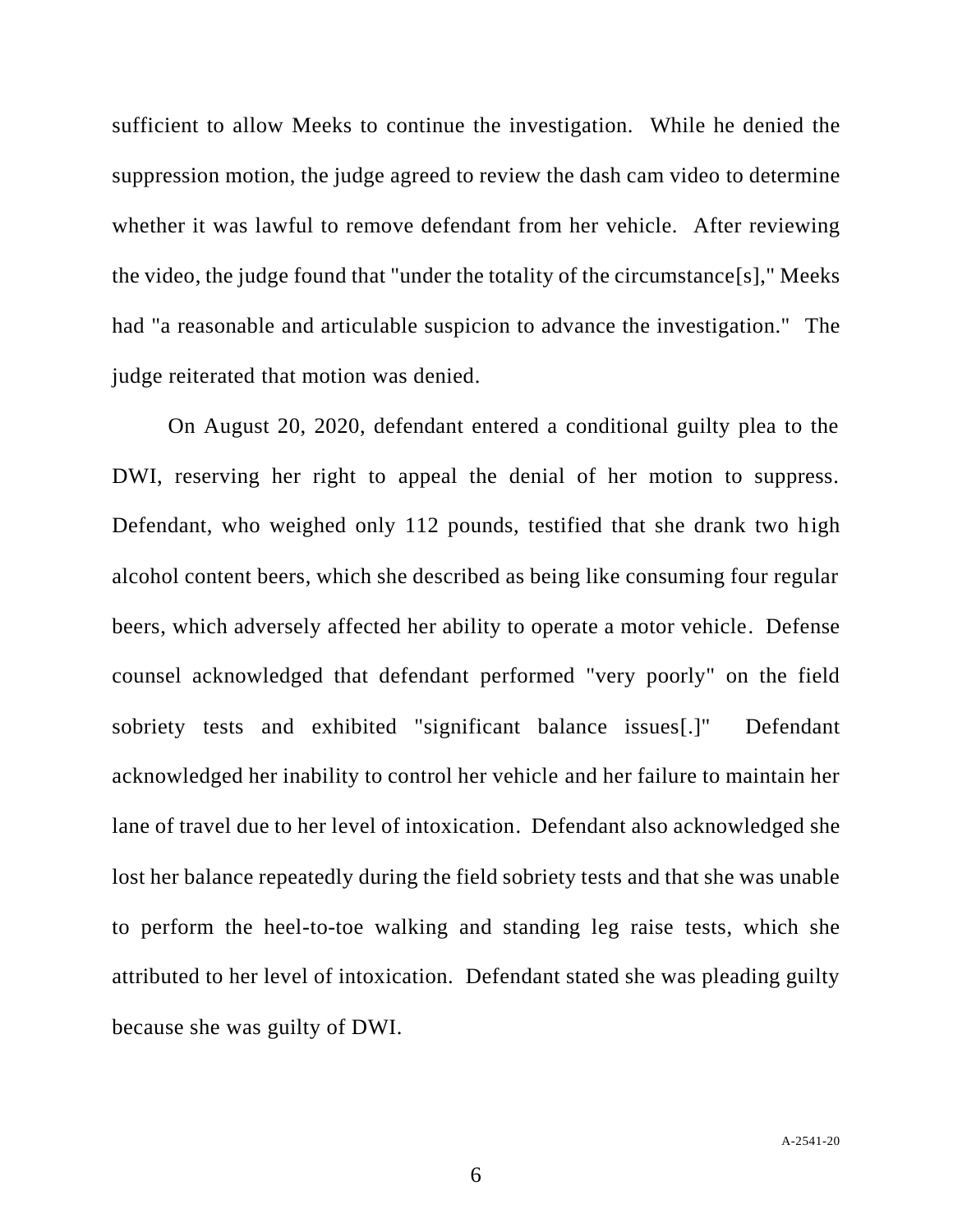The judge accepted the guilty plea and sentenced her as a second DWI offender to a two-year license suspension, forty-eight hours at an Intoxicated Driver Resource Center, thirty days of community service, three years of ignition interlock, and appropriate fines, assessments, surcharge, and costs. The judge stayed the sentence pending defendant's appeal to the Law Division.

The de novo appeal was heard by the Law Division on February 26, 2021. Judge Mark P. Tarantino issued an oral decision denying the motion to suppress the evidence obtained by the motor vehicle stop and after removing defendant from her vehicle to conduct field sobriety tests.

Based on his de novo review of the record, the judge found that Meeks' testimony was credible, and he had a clear recollection of the events. He did not embellish his testimony or avoid questions on cross-examination.

The judge further found that defendant was lawfully removed from her vehicle because Meeks had a reasonable suspicion that she had operated her vehicle while under the influence of alcohol. In support of that finding, the judge recounted the facts in detail. His findings included defendant pulling out of the McDonald's restaurant right in front of Meeks without stopping, causing Meeks to slow down. Defendant then straddled the yellow center line, sped up and down, took a wide turn, and crossed into a marked bike lane, where she remained for seven seconds. When stopped, defendant could not locate her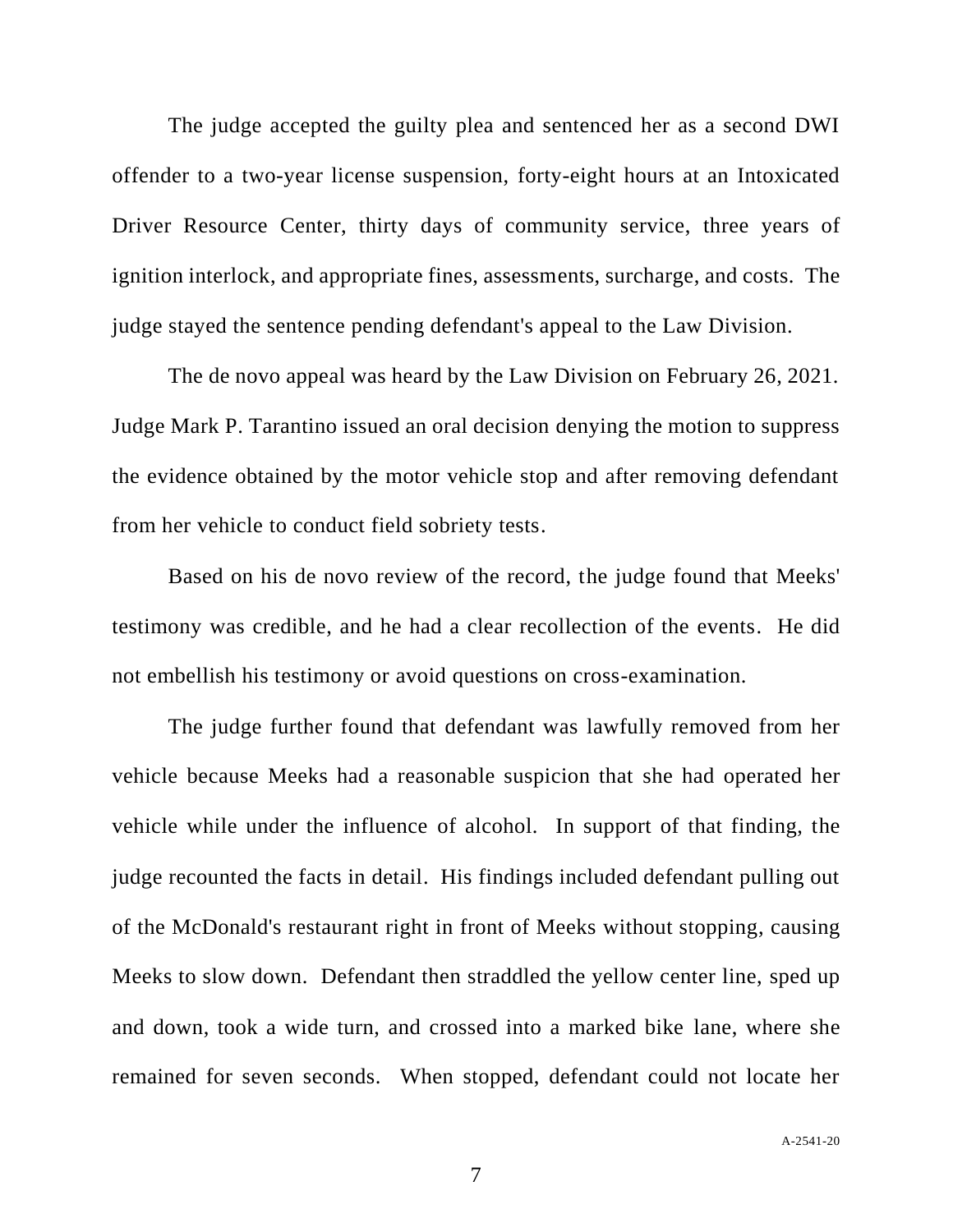registration or insurance card, her eyes were glassy, and there was an odor of alcohol emanating from the vehicle. She admitted to drinking. Based on these observations and her admission, Meeks directed defendant to exit her vehicle to perform field sobriety tests. The judge found that action was lawful, reasonable, and appropriate.

The judge discounted the fact that not every detail was recorded by Meeks in his police report, noting that "[t]he report is supposed to be a summary of what occurred, and not a moment-by-moment historical record."

The judge distinguished the facts in Bernokeits, noting that in this case, defendant exhibited more signs of impaired condition than the defendant in Bernokeits. In addition, "roadside field sobriety testing does not require the police to have probable cause to arrest or to search, but rather, may be undertaken on the basis of reasonable, articulable suspicion alone that the defendant was driving intoxicated." Quoting from Terry v. Ohio, 392 U.S. 1, 21 (1968), the judge explained that a "reasonable suspicion is present when an officer is[] 'able to point to specific and articulable facts, which, taken together with rational inferences from those facts, reasonably . . . warrant that intrusion." Relying on State v. Locurto, 157 N.J. 463, 470 (1999), the judge emphasized that "[t]he State need not prove that the suspected motor vehicle violation has in

8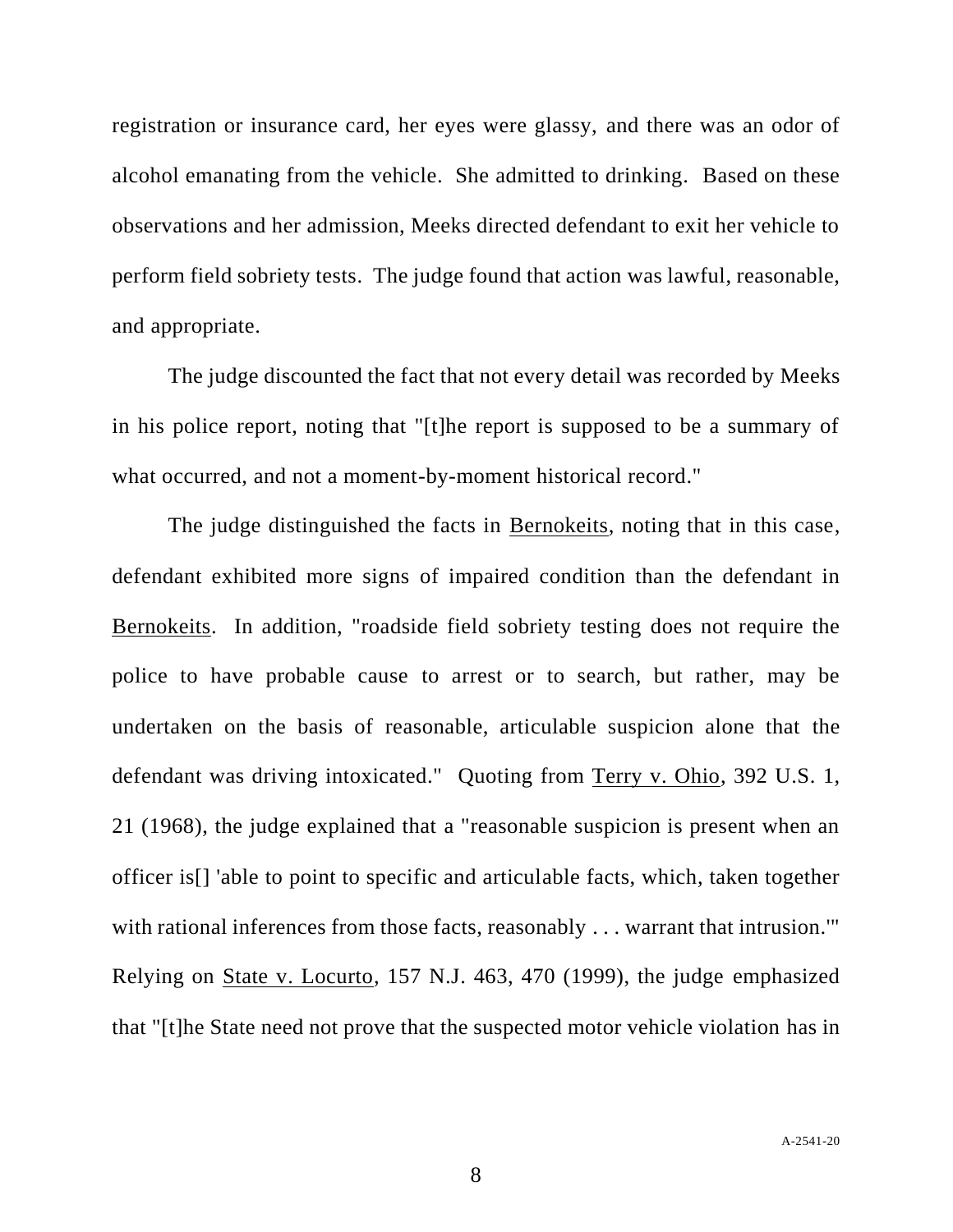fact occurred; only that the officer has a reasonable, articulable, and objective basis . . . justifying the stop."

The judge then compared the reasons for the stop in this case with what occurred in Bernokeits. He noted that both the stop and the performance of field sobriety tests were found lawful in Bernokeits. The additional facts present in this case, which were not present in Bernokeits, provided even more justification for the stop and the removal of defendant from the vehicle to perform field sobriety tests.

After finding that the conditional plea was properly entered by defendant, the judge imposed the same sentence as the municipal court judge and declined to stay the suspension of defendant's driver's license pending appeal.

On March 30, 2021, the judge issued an oral decision denying defendant's motion for reconsideration of the denial of the suppression motion and the stay of sentence pending appeal.

We affirm the denial of defendant's motion to suppress the evidence obtained from the motor vehicle stop both before and after she was removed from the vehicle, substantially for the reasons expressed by Judge Tarantino in his oral decisions. We add the following comments.

In this appeal, defendant argues that the motor vehicle stop became an impermissible de facto arrest when the officer ordered her out of her car because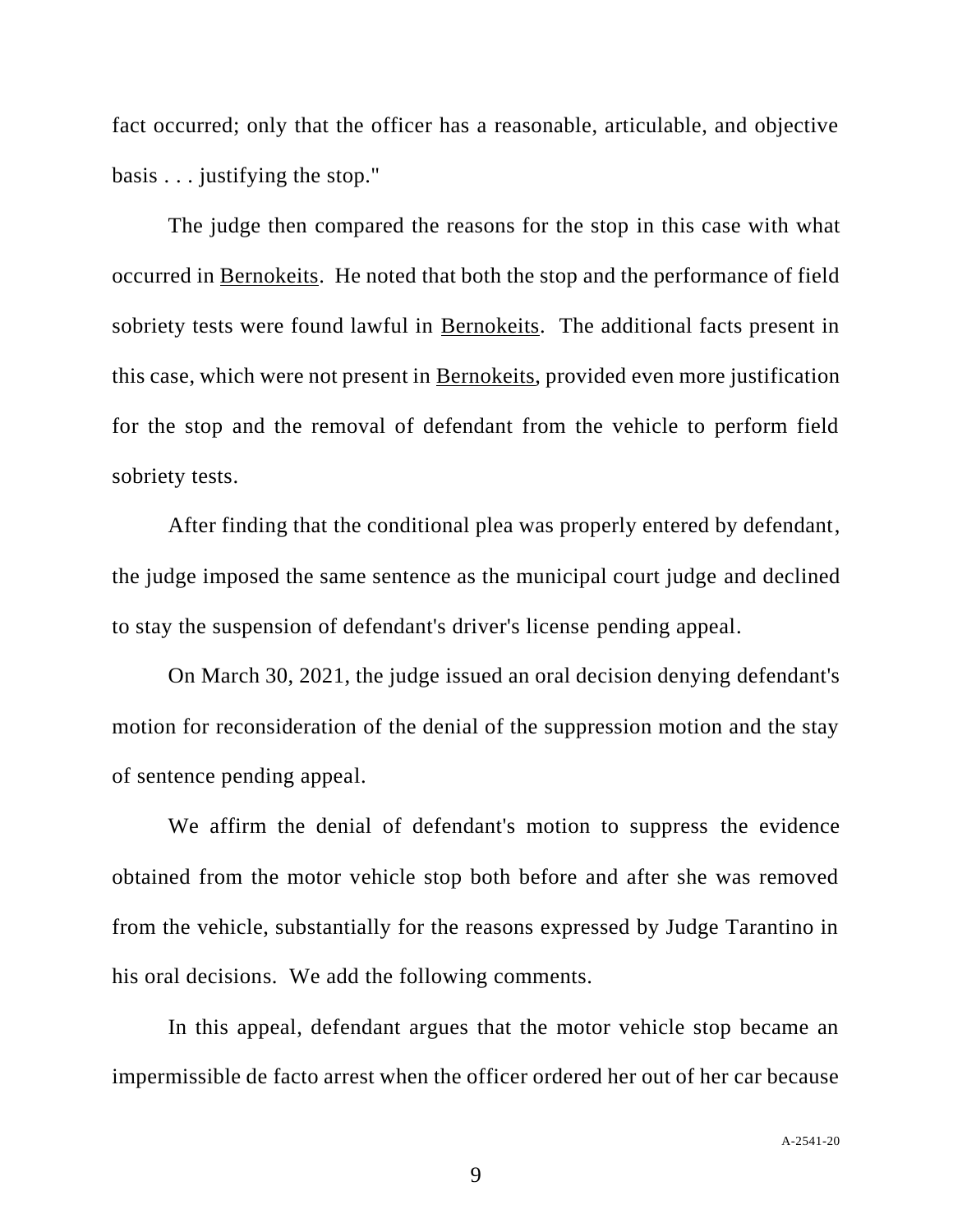"the officers' conduct [was] more intrusive than necessary for an investigative stop." She claims that "while the officer did have a reasonable suspicion that the [d]efendant had committed a moving violation, the factors cited [by the court] did not justify the decision to order the [d]efendant out of her car for field sobriety testing." We are unpersuaded.

Our scope of our review of a decision granting or denying a suppression motion is limited. State v. Handy, 206 N.J. 39, 44-45 (2011). We "must uphold the factual findings underlying the trial court's decision, so long as those findings are 'supported by sufficient credible evidence in the record.'" State v. Evans, 235 N.J. 125, 133 (2018) (quoting State v. Elders, 192 N.J. 224, 243 (2007)). "An appellate court 'should give deference to those findings of the trial judge which are substantially influenced by his [or her] opportunity to hear and see the witnesses and to have the "feel" of the case, which a reviewing court cannot enjoy.'" Elders, 192 N.J. at 244 (quoting State v. Johnson, 42 N.J. 146, 161 (1964)). A trial judge's credibility determinations should likewise be upheld if they are supported by sufficient, credible evidence. State v. S.S., 229 N.J. 360, 374 (2017).

Deference is especially appropriate when, as in this case, two judges have examined the facts and reached the same conclusion. "Under the two-court rule, appellate courts ordinarily should not undertake to alter concurrent findings of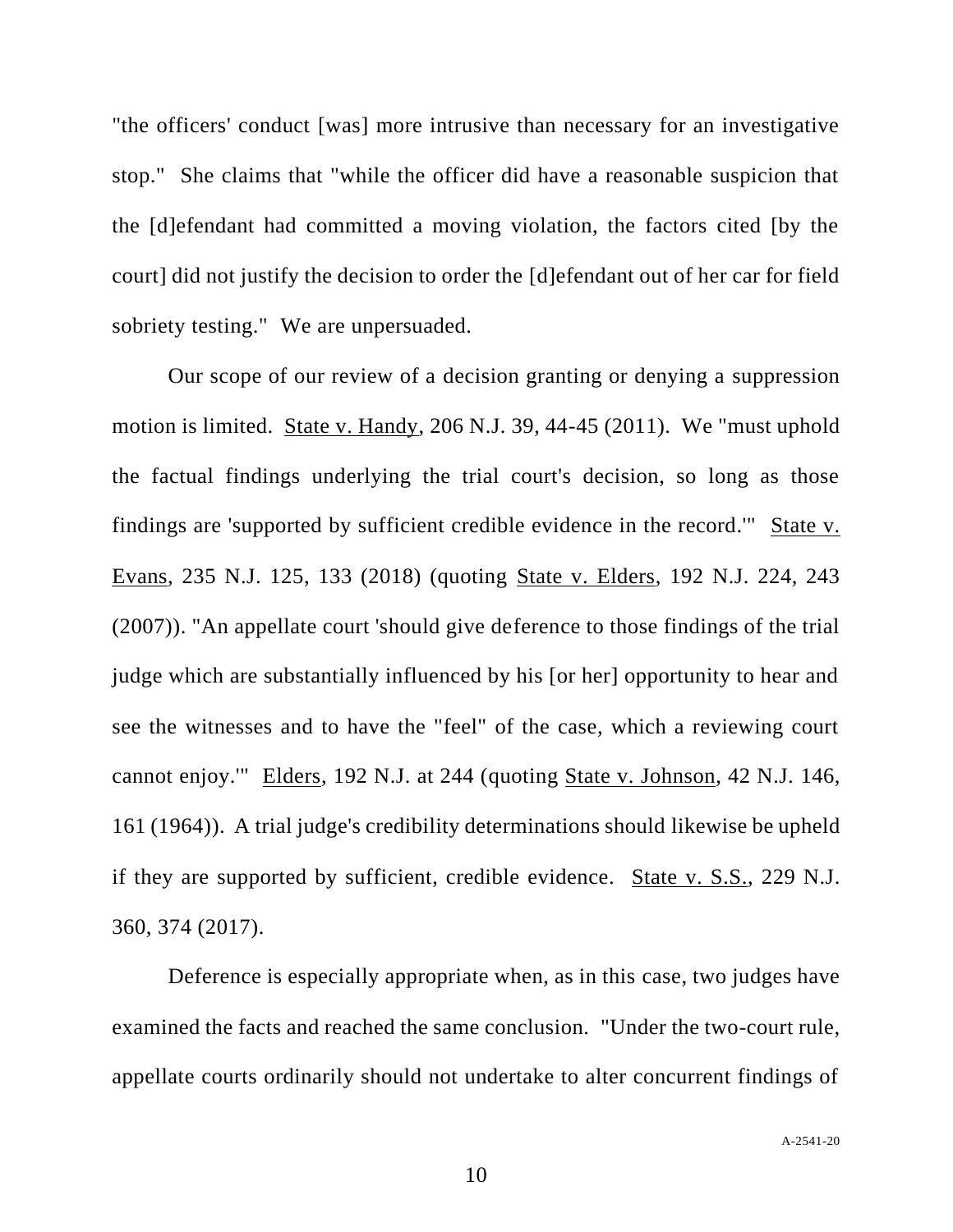facts and credibility determinations made by two lower courts absent a very obvious and exceptional showing of error." Locurto, 157 N.J. 463, 474 (1999) (citing Midler v. Heinowitz, 10 N.J. 123, 128-29 (1952)). Accordingly, our review of the factual and credibility findings of the municipal court and Law Division judges "is exceedingly narrow." State v. Reece, 222 N.J. 154, 167 (2015) (quoting Locurto, 157 N.J. at 470). In contrast, we review a trial court's legal conclusions de novo. S.S., 229 N.J. at 380.

Here, our review of the record convinces us that the trial courts carefully considered the evidence before making factual determinations. The parallel factual and credibility findings made by the municipal court and Law Divisions judges were amply supported by substantial credible evidence in the record. Their legal conclusions comported with applicable legal principles.

The legal standard for initiating an investigative detention is wellestablished. "[A] police officer is justified in stopping a motor vehicle when he [or she] has an articulable and reasonable suspicion that the driver has committed a motor vehicle offense." Locurto, 157 N.J. at 470 (quoting State v. Smith, 306 N.J. Super. 370, 380 (App. Div. 1997)); accord Delaware v. Prouse, 440 U.S. 648, 663 (1979). To justify an investigative detention, the State must show the stop was "based on 'specific and articulable facts which, taken together with rational inferences from those facts,' [gave] rise to a reasonable suspicion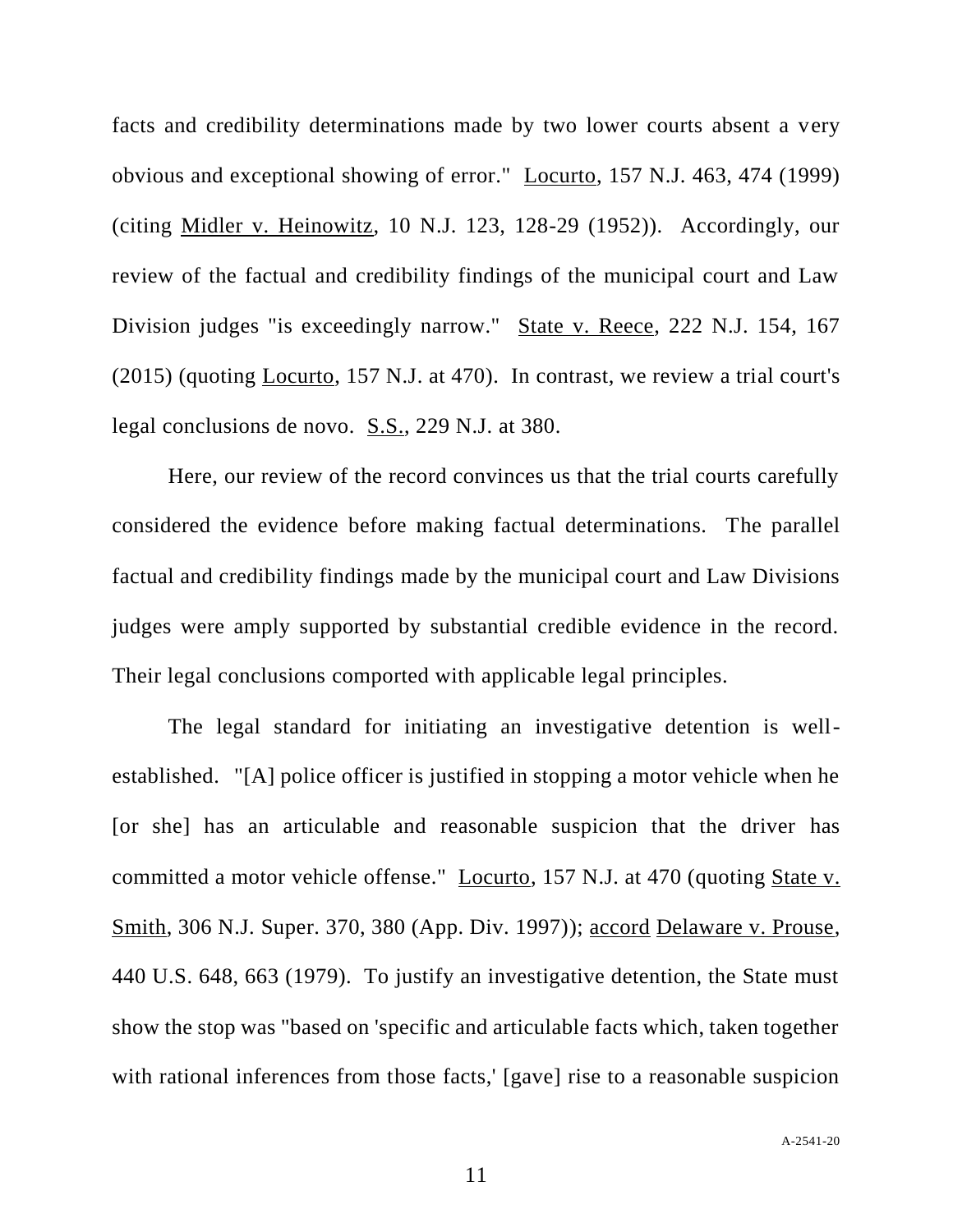of criminal activity." State v. Rodriguez, 172 N.J. 117, 126 (2002) (quoting Terry, 392 U.S. at 21).

The reasonable suspicion standard requires only "some minimal level of objective justification for making the stop." State v. Nishina, 175 N.J. 502, 511 (2003) (quoting United States v. Sokolow, 490 U.S. 1, 7 (1989)). Importantly, "the State is not required to prove that the suspected motor-vehicle violation occurred." Locurto, 157 N.J. at 470.

In this appeal, defendant does not contest the initial motor vehicle stop. She only challenges that she was ordered to exit the vehicle and submit to field tests, which she contends unreasonably prolonged the stop. In Pennsylvania v. Mimms, the United States Supreme Court considered the identical issue: "whether [a police officer's] order to get out of the car, issued after the driver was lawfully detained, was reasonable and thus permissible under the Fourth Amendment." 434 U.S. 106, 109 (1977). The Court focused its inquiry "not on the intrusion resulting from the request to stop the vehicle . . . but on the incremental intrusion resulting from the request to get out of the car once the vehicle was lawfully stopped." Id. at 110. The Court weighed "the officer's interest" in ordering defendant out of the vehicle against "the intrusion into the driver's personal liberty occasioned not by the initial stop of the vehicle, which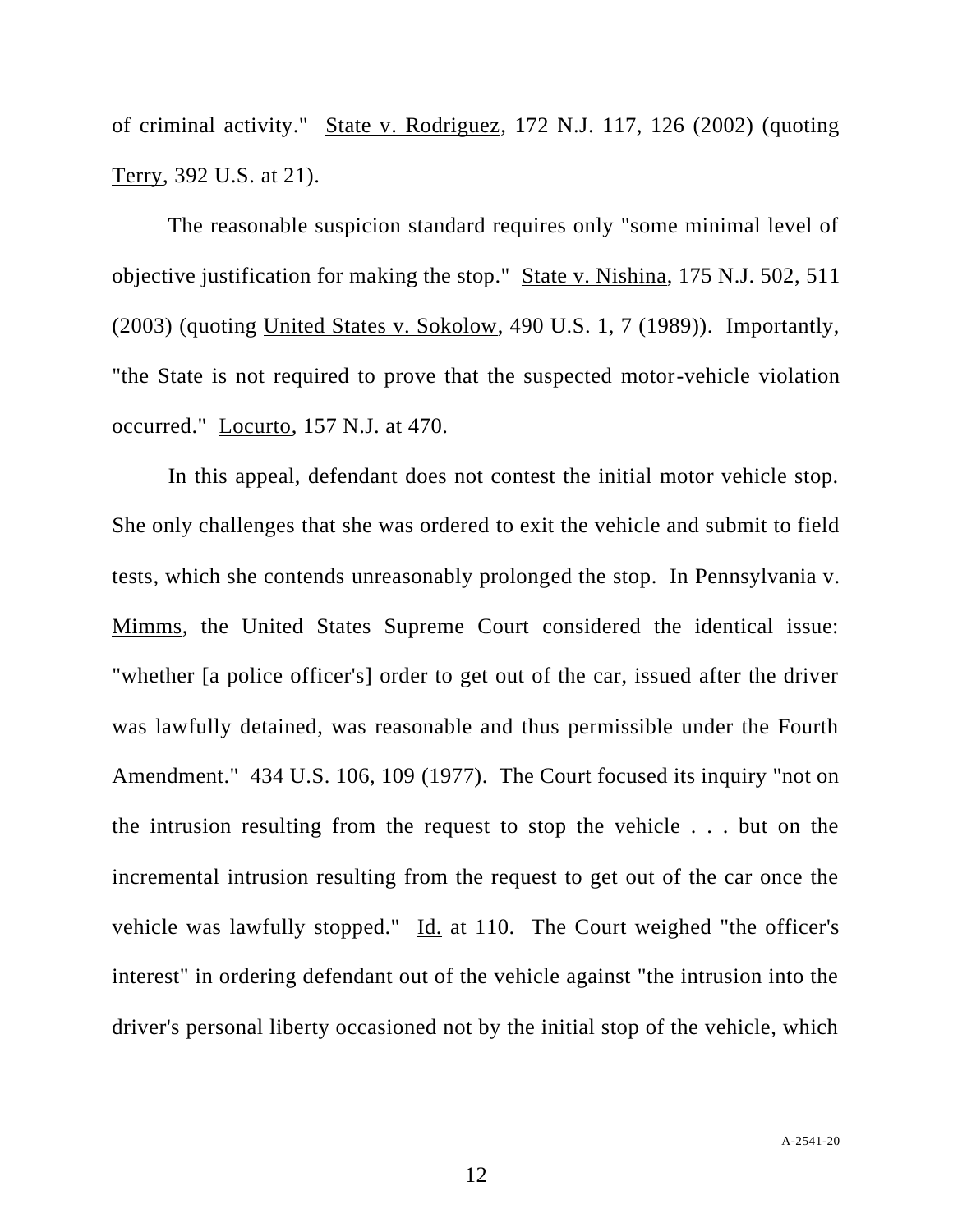was admittedly justified, by the order to get out of the car." Id. at 109, 111. The Court reasoned:

> The driver is being asked to expose to view very little more of his person than is already exposed. The police have already lawfully decided that the driver shall be briefly detained; the only question is whether he shall spend that period sitting in the driver's seat of his car or standing alongside it.

[**Id.** at 111.]

Ultimately, the Court concluded that "this additional intrusion [into the driver's personal liberty occasioned by the order to exit the vehicle] can only be described as de minimis . . . . Not only is the insistence of the police [that defendant stand alongside the vehicle] not a 'serious intrusion upon the sanctity of the person,'" the Court added, "but it hardly rises to the level of a 'petty indignity.'" Ibid. (quoting Terry, 392 U.S. at 1).

In State v. Smith, the Court concluded that, while "the New Jersey Constitution may afford greater protection than the Federal Constitution affords[,] . . . the Mimms test, as applied to drivers, satisfies the New Jersey Constitution as well." 134 N.J. 599, 611 (1994).

In Bernokeits, we held that, following a lawful motor vehicle stop, "the resultant request of a motorist to exit the vehicle is constitutionally permissible." 423 N.J. Super. at 370. "This is because once a vehicle is lawfully stopped, a law enforcement officer may conduct an investigation reasonably related in

A-2541-20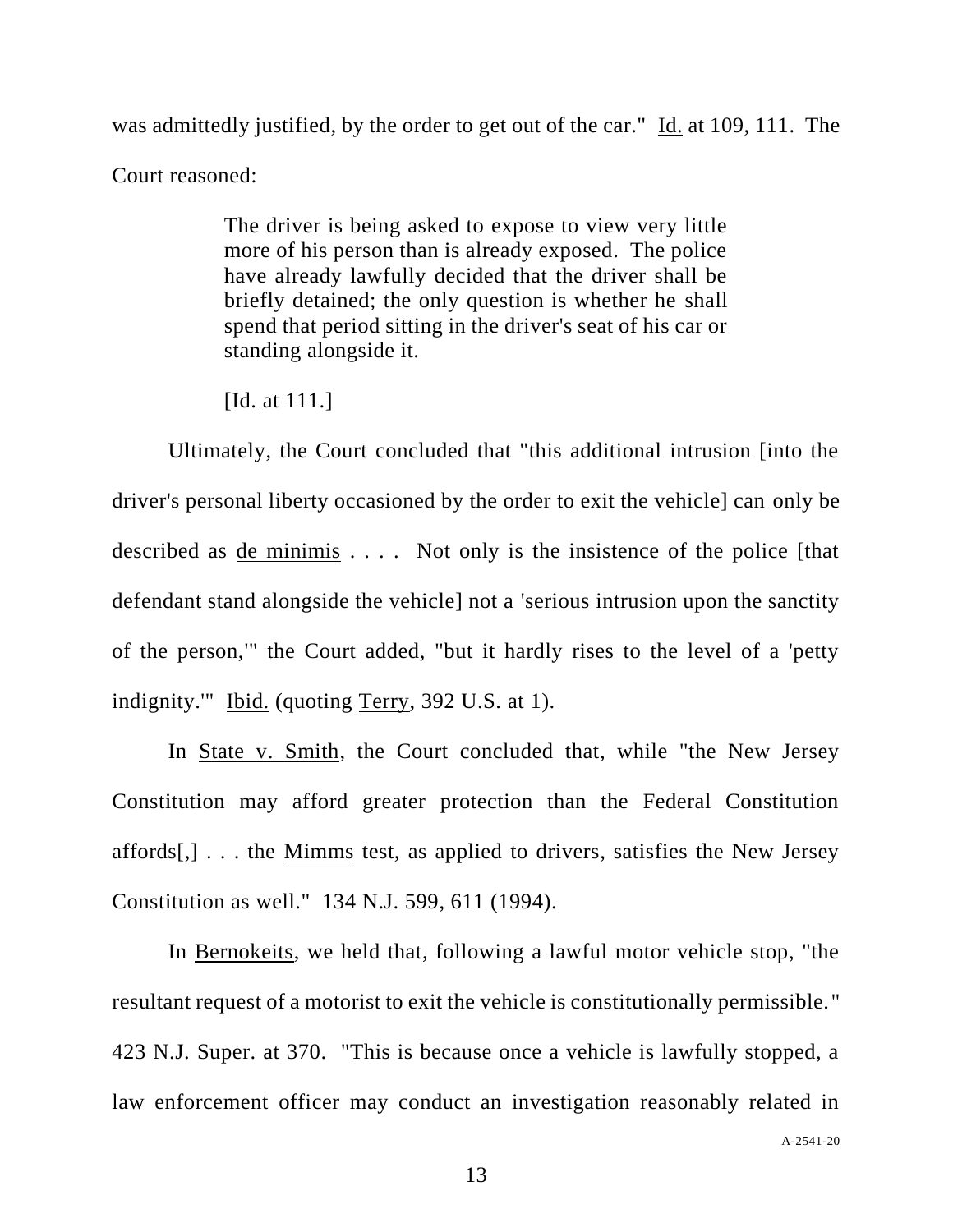scope to the circumstances that justified the traffic stop." Id. at 371. "Where the police have already lawfully decided that the driver shall be briefly detained, the additional intrusion of requesting him to step out of his vehicle has been described as 'de minimis.'" Ibid. (quoting Mimms, 434 U.S. at 111); accord Smith, 134 N.J. at 610.

When, as here, the initial stop was lawful due to observed motor vehicle violations, "a police officer is not precluded from broadening the inquiry of his stop '[i]f, during the course of the stop or as a result of the reasonable inquiries initiated by the officer, the circumstances give rise to [articulable and reasonable] suspicions'" that the driver is driving while intoxicated. Bernokeits, 423 N.J. Super. at 371 (alteration in original) (quoting State v. Dickey, 152 N.J. 468, 479-80 (1998)).

Here, the initial stop was lawful. Meeks observed defendant commit several motor vehicle violations, but also suspected defendant was driving while intoxicated due to the nature of her driving. Coupled with defendant's glassy eyes, the odor of alcohol emanating from the car, her inability to locate her registration and insurance card, and defendant's admission that she had been drinking and had recently left a nearby bar, clearly provided an articulable and reasonable suspicion that defendant was driving while intoxicated. Probable cause to arrest defendant for DWI was not required to conduct the field sobriety